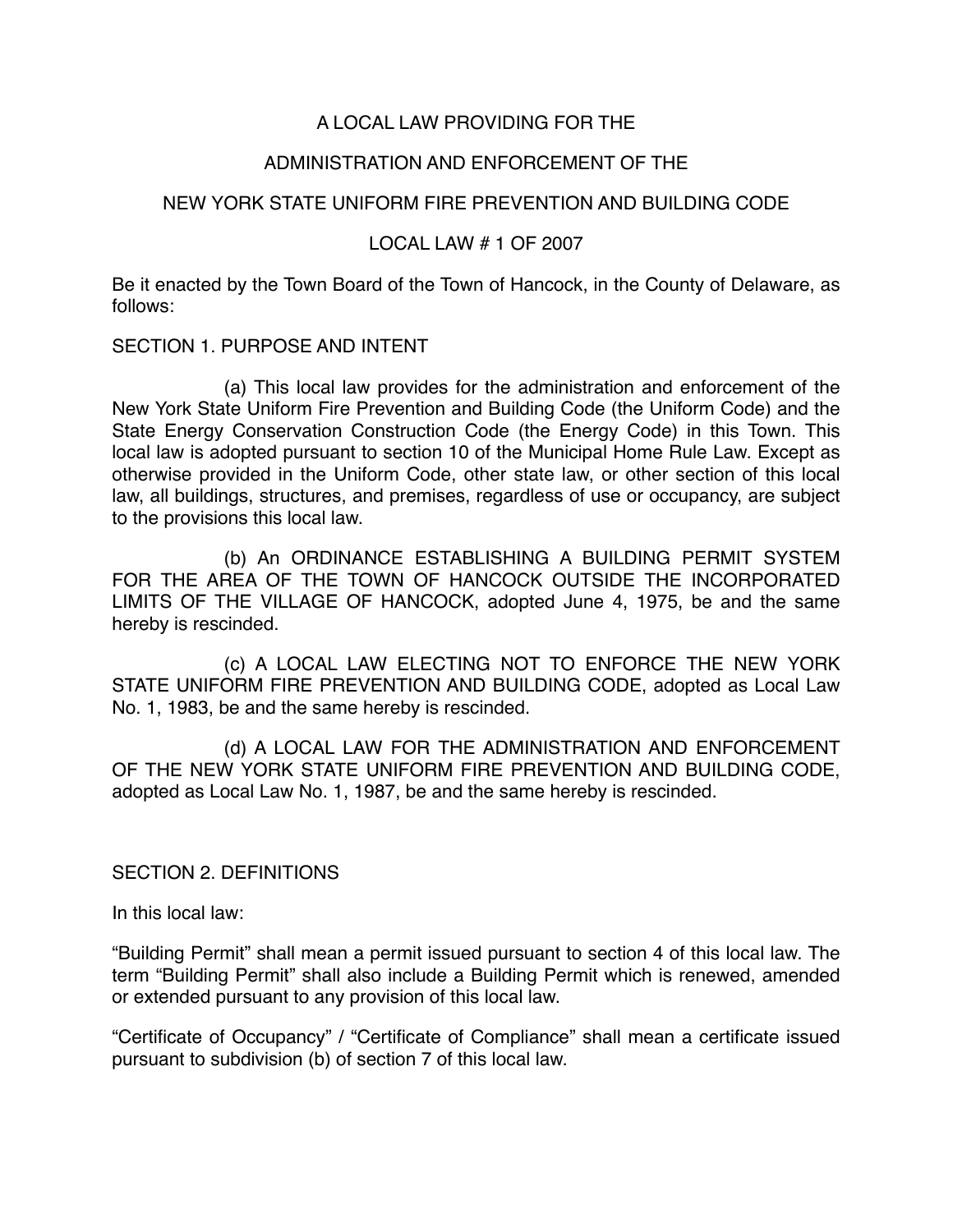"Code Enforcement Officer" shall mean the Code Enforcement Officer appointed pursuant to subdivision (b) of section 3 of this local law.

"Code Enforcement Personnel" shall include the Code Enforcement Officer and all Inspectors.

"Compliance Order" shall mean an order issued by the Code Enforcement Officer pursuant to subdivision (a) of section 15 of this local law.

"Energy Code" shall mean the State Energy Conservation Construction Code, as currently in effect and as hereafter amended from time to time.

"Inspector" shall mean an inspector appointed pursuant to subdivision (d) of section 4 of this local law.

"Operating Permit" shall mean a permit issued pursuant to section 10 of this local law. The term "Operating Permit" shall also include an Operating Permit which is renewed, amended or extended pursuant to any provision of this local law.

"Permit Holder" shall mean the Person to whom a Building Permit has been issued.

"Person" shall include an individual, corporation, limited liability company, partnership, limited partnership, business trust, estate, trust, association, or any other legal or commercial entity of any kind or description.

"Stop Work Order" shall mean an order issued pursuant to section 6 of this local law.

"Temporary Certificate" shall mean a certificate issued pursuant to subdivision (d) of section 7 of this local law

"Town" shall mean the Town of Hancock.

"Uniform Code" shall mean the New York State Uniform Fire Prevention and Building Code, as currently in effect and as hereafter amended from time to time.

## SECTION 3. CODE ENFORCEMENT OFFICER AND INSPECTORS

(a) The office of Code Enforcement Officer is hereby created. The Code Enforcement Officer shall administer and enforce all the provisions of the Uniform Code, the Energy Code and this local law. The Code Enforcement Officer shall have the following powers and duties:

(1) to receive, review, and approve or disapprove applications for Building Permits, Certificates of Occupancy / Certificates of Compliance, Temporary Certificates and Operating Permits, and the plans, specifications and construction documents submitted with such applications;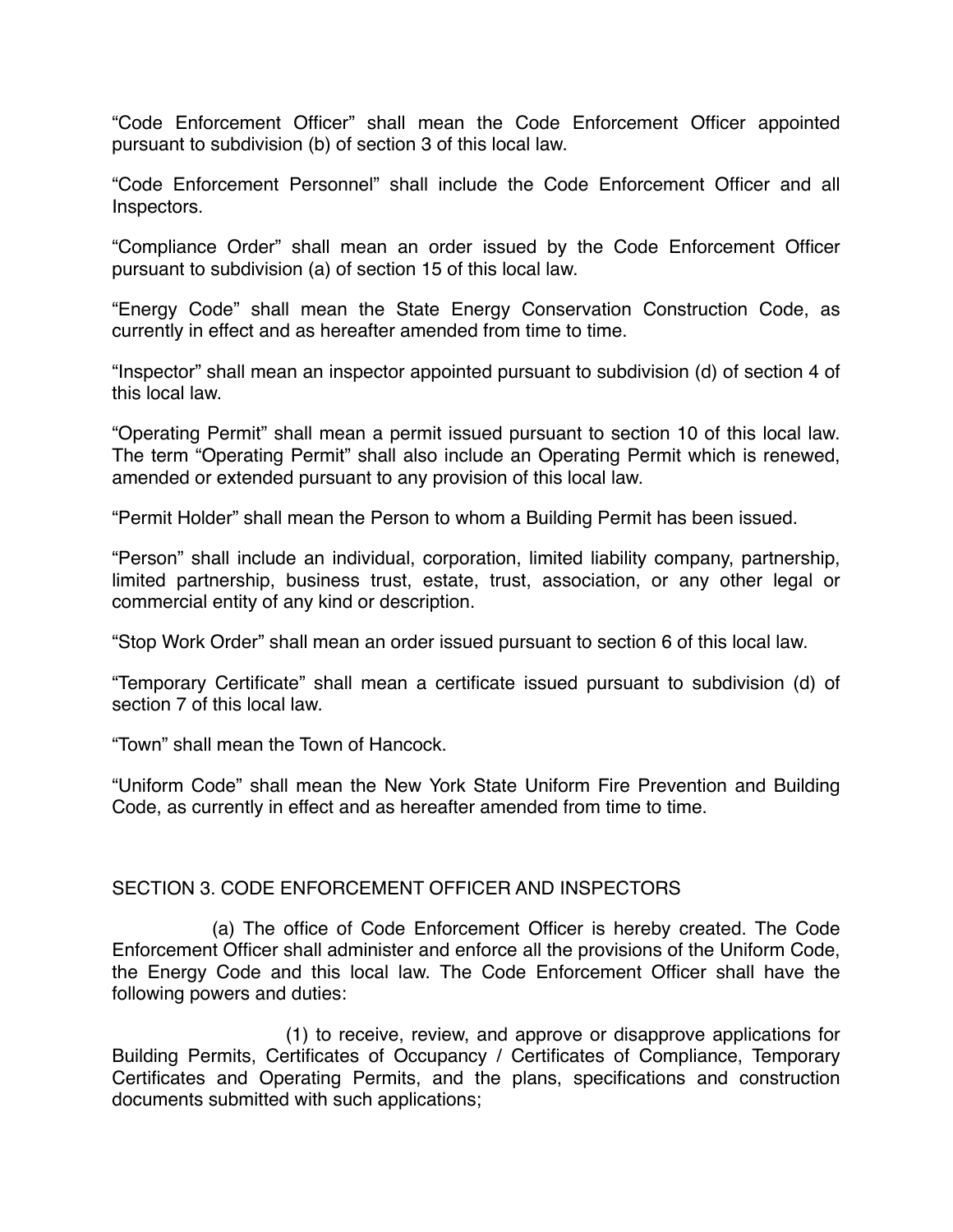(2) upon approval of such applications, to issue Building Permits, Certificates of Occupancy / Certificates of Compliance, Temporary Certificates and Operating Permits, and to include in Building Permits, Certificates of Occupancy / Certificates of Compliance, Temporary Certificates and Operating Permits such terms and conditions as the Code Enforcement Officer may determine to be appropriate;

 (3) to conduct construction inspections, inspections to be made prior to the issuance of Certificates of Occupancy / Certificates of Compliance, Temporary Certificates and Operating Permits, fire safety and property maintenance inspections, inspections incidental to the investigation of complaints, and all other inspections required or permitted under any provision of this local law;

(4) to issue Stop Work Orders;

(5) to review and investigate complaints;

 (6) to issue orders pursuant to subdivision (a) of section 15 (Violations) of this local law;

- (7) to maintain records;
- (8) to collect fees as set by the Town Board of this Town;
- (9) to pursue administrative enforcement actions and proceedings;

(10) in consultation with this Town's attorney, to pursue such legal actions and proceedings as may be necessary to enforce the Uniform Code, the Energy Code and this local law, or to abate or correct conditions not in compliance with the Uniform Code, the Energy Code or this local law; and

(11) to exercise all other powers and fulfill all other duties conferred upon the Code Enforcement Officer by this local law.

(b) The Code Enforcement Officer shall be appointed by resolution of the Town Board. The Code Enforcement Officer shall possess background experience related to building construction or fire prevention and shall, within the time prescribed by law, obtain such basic training, in-service training, advanced in-service training and other training as the State of New York shall require for code enforcement personnel, and the Code Enforcement Officer shall obtain certification from the State Fire Administrator pursuant to the Executive Law and the regulations promulgated thereunder.

(c) In the event that the Code Enforcement Officer is unable to serve as such for any reason, an individual shall be appointed by resolution of the Town Board to serve as Acting Code Enforcement Officer. The Acting Code Enforcement Officer shall, during the term of his or her appointment, exercise all powers and fulfill all duties conferred upon the Code Enforcement Officer by this local law.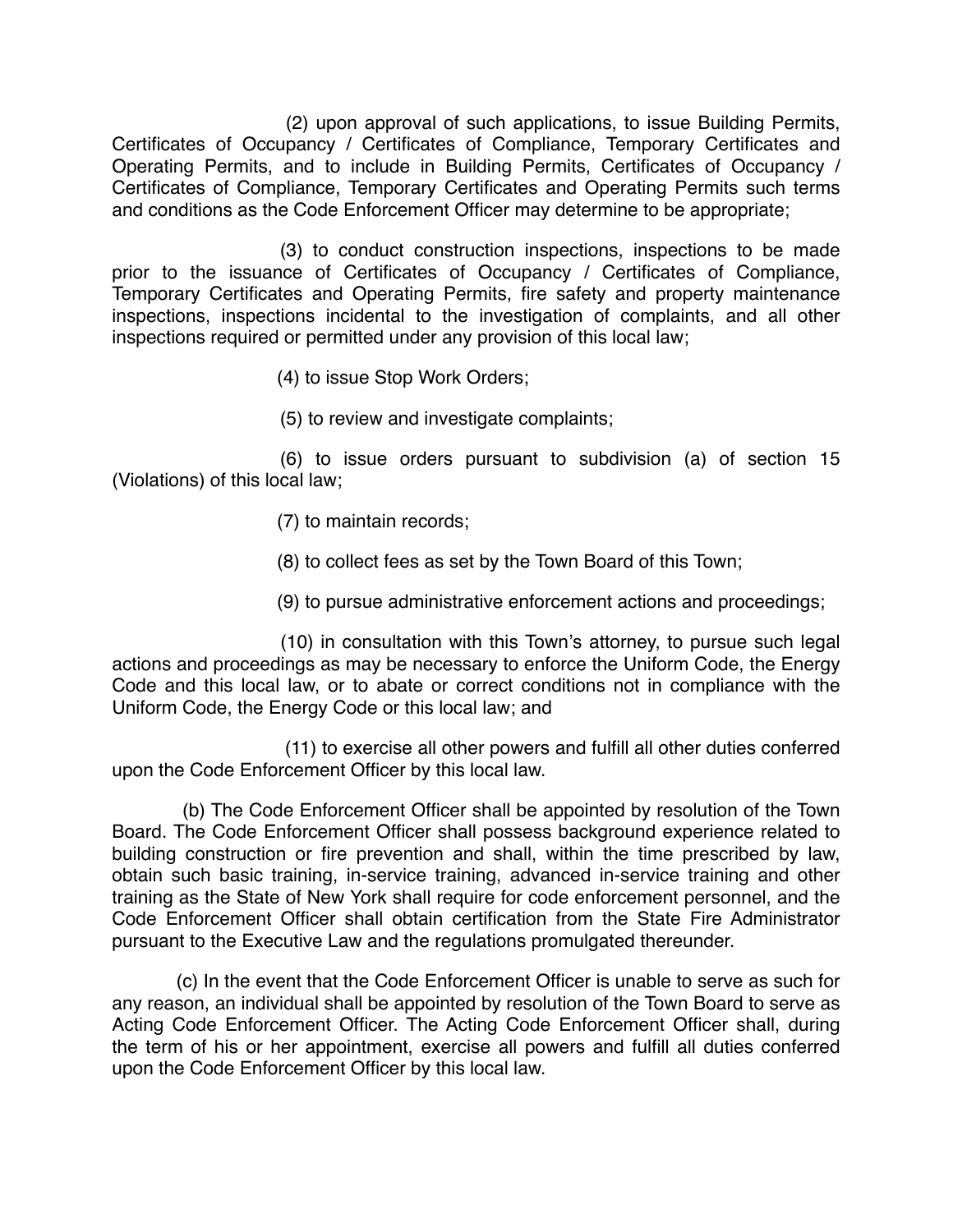(d) One or more Inspectors may be appointed by resolution of the Town Board to act under the supervision and direction of the Code Enforcement Officer and to assist the Code Enforcement Officer in the exercise of the powers and fulfillment of the duties conferred upon the Code Enforcement Officer by this local law. Each Inspector shall, within the time prescribed by law, obtain such basic training, in-service training, advanced in-service training and other training as the State of New York shall require for code enforcement personnel, and each Inspector shall obtain certification from the State Fire Administrator pursuant to the Executive Law and the regulations promulgated thereunder.

(e) The compensation for the Code Enforcement Officer and Inspectors shall be fixed from time to time by the Town Board of this Town.

## SECTION 4. BUILDING PERMITS.

(a) Building Permits Required. Except as otherwise provided in subdivision (b) of this section, a Building Permit shall be required for any work which must conform to the Uniform Code and/or the Energy Code, including, but not limited to, the construction, enlargement, alteration, improvement, removal, relocation or demolition of any building or structure or any portion thereof, and the installation of a solid fuel burning heating appliance, chimney or flue in any dwelling unit. No Person shall commence any work for which a Building Permit is required without first having obtained a Building Permit from the Code Enforcement Officer.

(b) Exemptions. No Building Permit shall be required for work in any of the following categories:

(1) construction or installation of one story detached structures associated with one- or two-family dwellings or multiple single-family dwellings (townhouses) which are used for tool and storage sheds, playhouses or similar uses, provided the gross floor area does not exceed 144 square feet (13.88 square meters);

(2) installation of swings and other playground equipment associated with a one- or two-family dwelling or multiple single-family dwellings (townhouses);

 (3) installation of swimming pools associated with a one- or two-family dwelling or multiple single-family dwellings (townhouses) where such pools are designed for a water depth of less than 24 inches and are installed entirely above ground;

(4) installation of fences which are not part of an enclosure surrounding a swimming pool;

(5) construction of retaining walls unless such walls support a surcharge or impound Class I, II or IIIA liquids;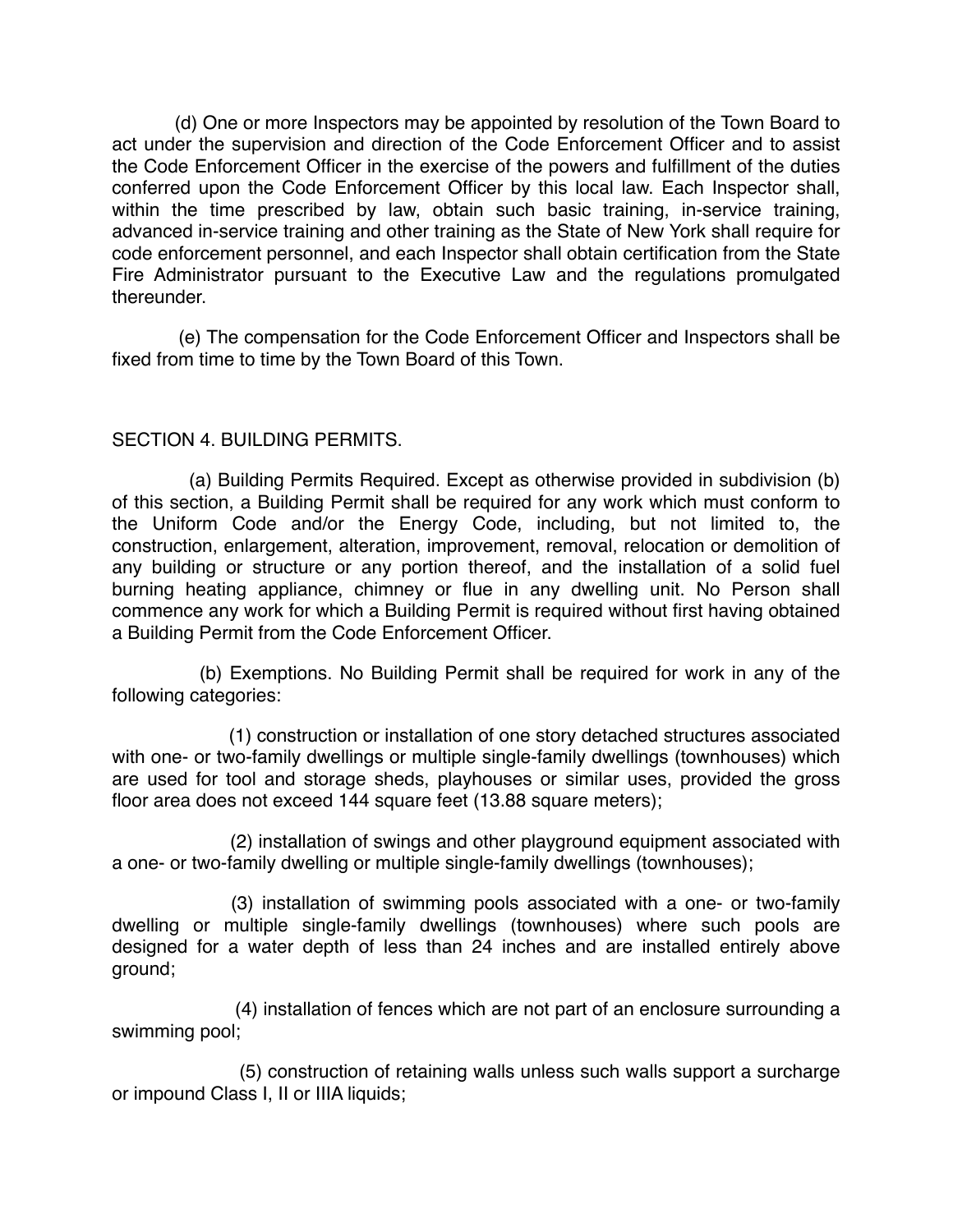(6) construction of temporary motion picture, television and theater stage sets and scenery;

(7) installation of window awnings supported by an exterior wall of a oneor two-family dwelling or multiple single-family dwellings (townhouses);

(8) installation of partitions or movable cases less than 5'-9" in height;

(9) painting, wallpapering, tiling, carpeting, or other similar finish work;

(10) installation of listed portable electrical, plumbing, heating, ventilation or cooling equipment or appliances;

(11) replacement of any equipment provided the replacement does not alter the equipment's listing or render it inconsistent with the equipment's original specifications; or

(12) repairs, provided that such repairs do not involve (i) the removal or cutting away of a loadbearing wall, partition, or portion thereof, or of any structural beam or load bearing component; (ii) the removal or change of any required means of egress, or the rearrangement of parts of a structure in a manner which affects egress; (iii) the enlargement, alteration, replacement or relocation of any building system; or (iv) the removal from service of all or part of a fire protection system for any period of time.

(c) Exemption not deemed authorization to perform non-compliant work. The exemption from the requirement to obtain a building permit for work in any category set forth in subdivision (b) of this section shall not be deemed an authorization for work to be performed in violation of the Uniform Code or the Energy Code.

(d) Applications for Building Permits. Applications for a Building Permit shall be made in writing on a form provided by or otherwise acceptable to the Code Enforcement Officer. The application shall be signed by the owner of the property where the work is to be performed or an authorized agent of the owner. The application shall include such information as the Code Enforcement Officer deems sufficient to permit a determination by the Code Enforcement Officer that the intended work complies with all applicable requirements of the Uniform Code and the Energy Code. The application shall include or be accompanied by the following information and documentation:

(1) a description of the proposed work;

(2) the tax map number and the street address of the premises where the work is to be performed;

(3) the occupancy classification of any affected building or structure;

(4) where applicable, a statement of special inspections prepared in accordance with the provisions of the Uniform Code; and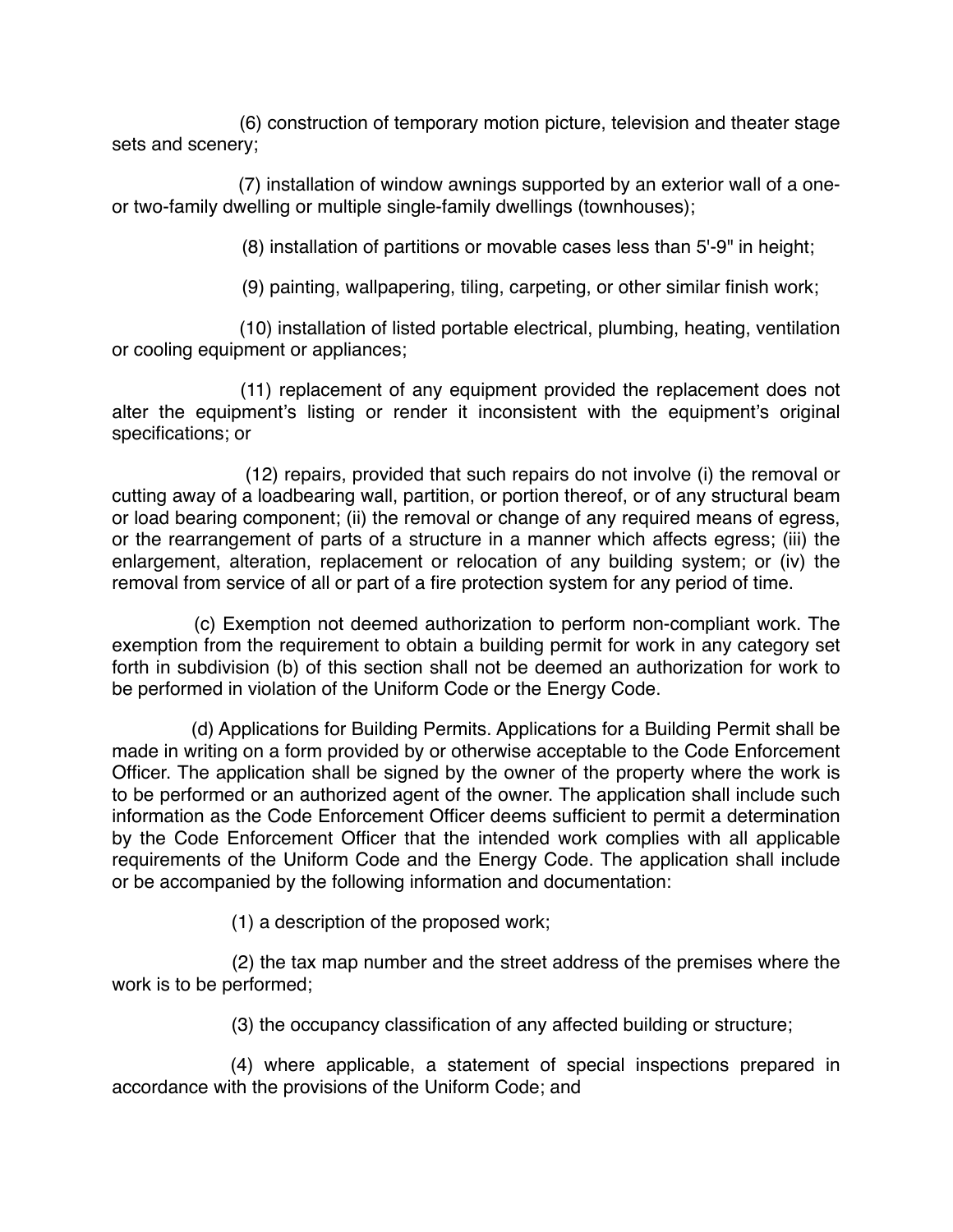(5) at least 2 sets of construction documents (drawings and/or specifications) which (i) define the scope of the proposed work; (ii) are prepared by a New York State registered architect or licensed professional engineer where so required by the Education Law; (iii) indicate with sufficient clarity and detail the nature and extent of the work proposed; (iv) substantiate that the proposed work will comply with the Uniform Code and the Energy Code; and (v) where applicable, include a site plan that shows any existing and proposed buildings and structures on the site, the location of any existing or proposed well or septic system, the location of the intended work, and the distances between the buildings and structures and the lot lines.

(e) Construction documents. Construction documents will not be accepted as part of an application for a Building Permit unless they satisfy the requirements set forth in paragraph (5) of subdivision (d) of this section. Construction documents which are accepted as part of the application for a Building Permit shall be marked as accepted by the Code Enforcement Officer in writing or by stamp. One set of the accepted construction documents shall be retained by the Code Enforcement Officer, and one set of the accepted construction documents shall be returned to the applicant to be kept at the work site so as to be available for use by the Code Enforcement Personnel. However, the return of a set of accepted construction documents to the applicant shall not be construed as authorization to commence work, nor as an indication that a Building Permit will be issued. Work shall not be commenced until and unless a Building Permit is issued.

(f) Issuance of Building Permits. An application for a Building Permit shall be examined to ascertain whether the proposed work is in compliance with the applicable requirements of the Uniform Code and Energy Code. The Code Enforcement Officer shall issue a Building Permit if the proposed work is in compliance with the applicable requirements of the Uniform Code and Energy Code.

(g) Building Permits to be displayed. Building permits shall be visibly displayed at the work site and shall remain visible until the authorized work has been completed.

(h) Work to be in accordance with construction documents. All work shall be performed in accordance with the construction documents which were submitted with and accepted as part of the application for the Building Permit. The Building Permit shall contain such a directive. The Permit Holder shall immediately notify the Code Enforcement Officer of any change occurring during the course of the work. The Building Permit shall contain such a directive. If the Code Enforcement Officer determines that such change warrants a new or amended Building Permit, such change shall not be made until and unless a new or amended Building Permit reflecting such change is issued.

(i) Time limits. Building Permits shall become invalid unless the authorized work is commenced within six (6) months following the date of issuance. Building Permits shall expire twelve (12) months after the date of issuance. A Building Permit which has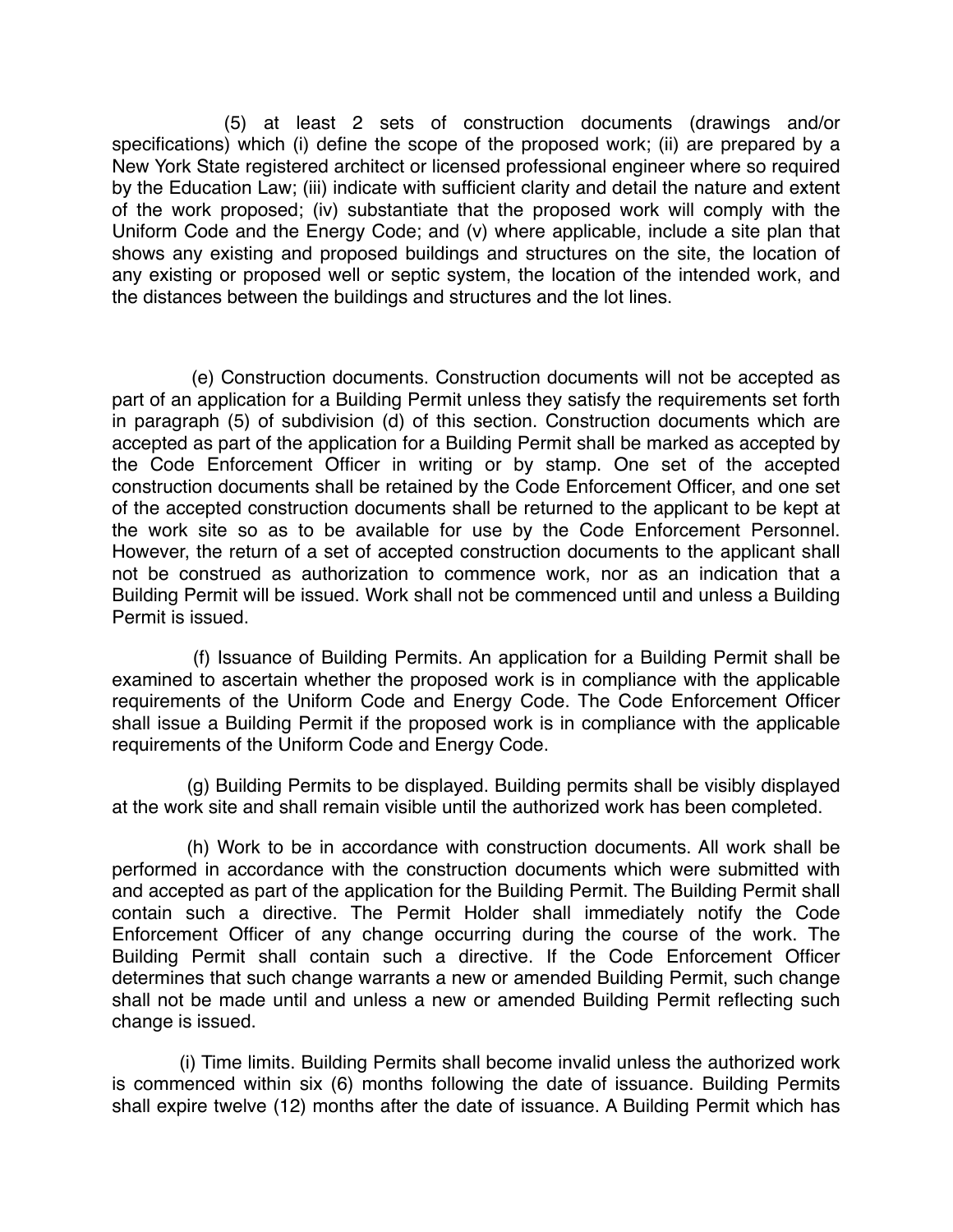become invalid or which has expired pursuant to this subdivision may be renewed upon application by the Permit Holder, payment of the applicable fee, and approval of the application by the Code Enforcement Officer.

(j) Revocation or suspension of Building Permits. If the Code Enforcement Officer determines that a Building Permit was issued in error because of incorrect, inaccurate or incomplete information, or that the work for which a Building Permit was issued violates the Uniform Code or the Energy Code, the Code Enforcement Officer shall revoke the Building Permit or suspend the Building Permit until such time as the Permit Holder demonstrates that (1) all work then completed is in compliance with all applicable provisions of the Uniform Code and the Energy Code and (2) all work then proposed to be performed shall be in compliance with all applicable provisions of the Uniform Code and the Energy Code.

(k) Fee. The fee specified in or determined in accordance with the provisions set forth in section 16 (Fees) of this local law must be paid at the time of submission of an application for a Building Permit, for an amended Building Permit, or for renewal of a Building Permit.

## SECTION 5. CONSTRUCTION INSPECTIONS.

(a) Work to remain accessible and exposed. Work shall remain accessible and exposed until inspected and accepted by the Code Enforcement Officer or by an Inspector authorized by the Code Enforcement Officer. The Permit Holder shall notify the Code Enforcement Officer when any element of work described in subdivision (b) of this section is ready for inspection.

(b) Elements of work to be inspected. The following elements of the construction process shall be inspected made, where applicable:

- (1) work site prior to the issuance of a Building Permit;
- (2) footing and foundation;
- (3) preparation for concrete slab;
- (4) framing;
- (5) building systems, including underground and rough-in;
- (6) fire resistant construction;
- (7) fire resistant penetrations;
- (8) solid fuel burning heating appliances, chimneys, flues or gas vents;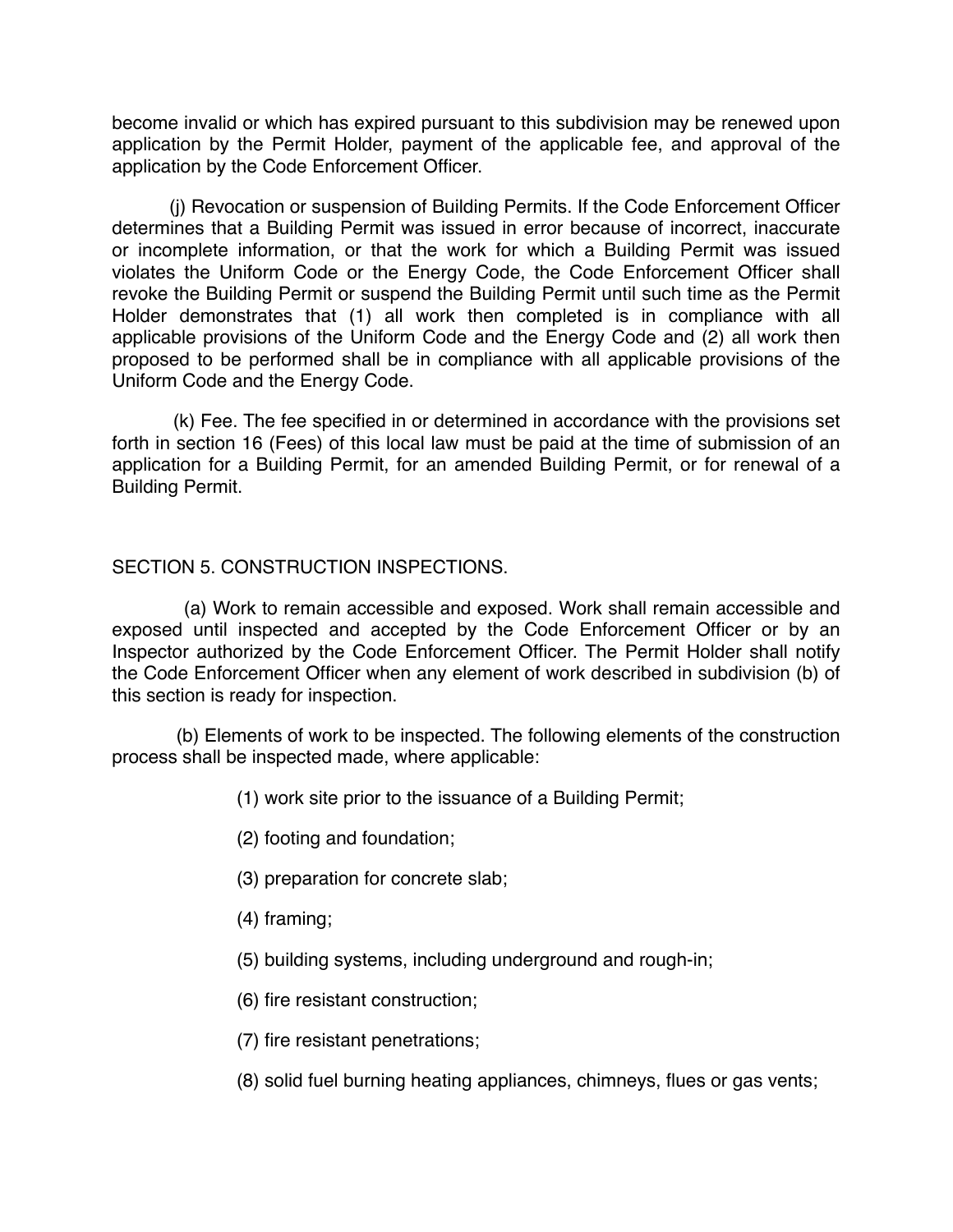(9) Energy Code compliance; and

(10) a final inspection after all work authorized by the Building Permit has been completed.

(c) Inspection results. After inspection, the work or a portion thereof shall be noted as satisfactory as completed, or the Permit Holder shall be notified as to where the work fails to comply with the Uniform Code or Energy Code. Work not in compliance with any applicable provision of the Uniform Code or Energy Code shall remain exposed until such work shall have been brought into compliance with all applicable provisions of the Uniform Code and the Energy Code, reinspected, and found satisfactory as completed.

(d) Fee. The fee specified in or determined in accordance with the provisions set forth in section 16 (Fees) of this local law must be paid prior to or at the time of each inspection performed pursuant to this section.

## SECTION 6. STOP WORK ORDERS.

(a) Authority to issue. The Code Enforcement Officer is authorized to issue Stop Work Orders pursuant to this section. The Code Enforcement Officer shall issue a Stop Work Order to halt:

 (1) any work that is determined by the Code Enforcement Officer to be contrary to any applicable provision of the Uniform Code or Energy Code, without regard to whether such work is or is not work for which a Building Permit is required, and without regard to whether a Building Permit has or has not been issued for such work, or

 (2) any work that is being conducted in a dangerous or unsafe manner in the opinion of the Code Enforcement Officer, without regard to whether such work is or is not work for which a Building Permit is required, and without regard to whether a Building Permit has or has not been issued for such work, or

(3) any work for which a Building Permit is required which is being performed without the required Building Permit, or under a Building Permit that has become invalid, has expired, or has been suspended or revoked.

(b) Content of Stop Work Orders. Stop Work Orders shall (1) be in writing, (2) be dated and signed by the Code Enforcement Officer, (3) state the reason or reasons for issuance, and (4) if applicable, state the conditions which must be satisfied before work will be permitted to resume.

(c) Service of Stop Work Orders. The Code Enforcement Officer shall cause the Stop Work Order, or a copy thereof, to be served on the owner of the affected property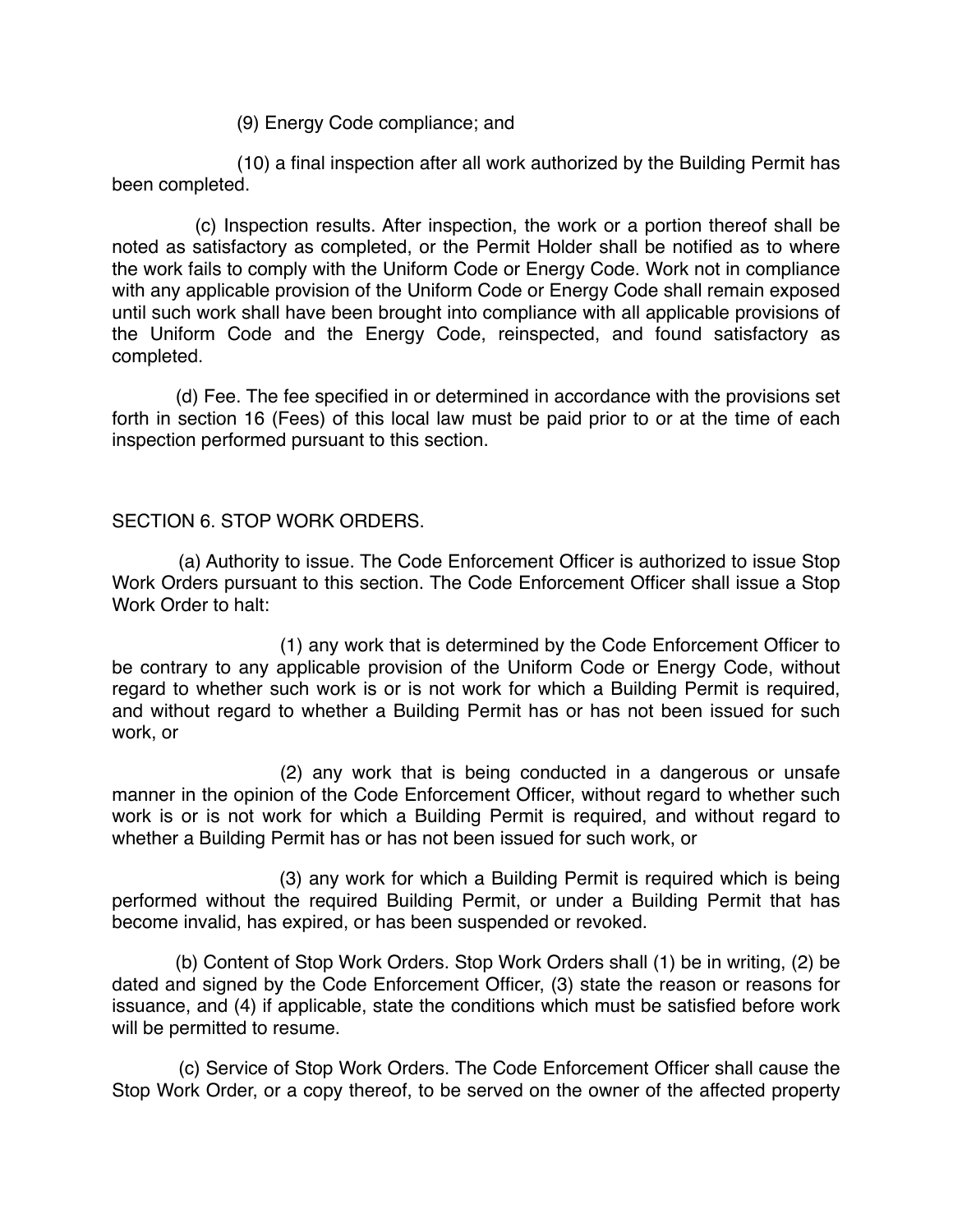(and, if the owner is not the Permit Holder, on the Permit Holder) personally or by registered mail / certified mail. The Code Enforcement Officer shall be permitted, but not required, to cause the Stop Work Order, or a copy thereof, to be served on any builder, architect, tenant, contractor, subcontractor, construction superintendent, or their agents, or any other Person taking part or assisting in work affected by the Stop Work Order, personally or by registered mail / certified mail; provided, however, that failure to serve any Person mentioned in this sentence shall not affect the efficacy of the Stop Work Order.

 (d) Effect of Stop Work Order. Upon the issuance of a Stop Work Order, the owner of the affected property, the Permit Holder and any other Person performing, taking part in or assisting in the work shall immediately cease all work which is the subject of the Stop Work Order.

 (e) Remedy not exclusive. The issuance of a Stop Work Order shall not be the exclusive remedy available to address any event described in subdivision (a) of this section, and the authority to issue a Stop Work Order shall be in addition to, and not in substitution for or limitation of, the right and authority to pursue any other remedy or impose any other penalty under section 15 (Violations) of this local law or under any other applicable local law or State law. Any such other remedy or penalty may be pursued at any time, whether prior to, at the time of, or after the issuance of a Stop Work Order.

# SECTION 7. CERTIFICATES OF OCCUPANCY / CERTIFICATES OF COMPLIANCE

(a) Certificates of Occupancy / Certificates of Compliance required. A Certificate of Occupancy / Certificate of Compliance shall be required for any work which is the subject of a Building Permit and for all structures, buildings, or portions thereof, which are converted from one use or occupancy classification or subclassification to another. Permission to use or occupy a building or structure, or portion thereof, for which a Building Permit was previously issued shall be granted only by issuance of a Certificate of Occupancy / Certificate of Compliance.

(b) Issuance of Certificates of Occupancy / Certificates of Compliance. The Code Enforcement Officer shall issue a Certificate of Occupancy / Certificate of Compliance if the work which was the subject of the Building Permit was completed in accordance with all applicable provisions of the Uniform Code and Energy Code and, if applicable, that the structure, building or portion thereof that was converted from one use or occupancy classification or subclassification to another complies with all applicable provisions of the Uniform Code and Energy Code. The Code Enforcement Officer or an Inspector authorized by the Code Enforcement Officer shall inspect the building, structure or work prior to the issuance of a Certificate of Occupancy / Certificate of Compliance. In addition, where applicable, the following documents, prepared in accordance with the provisions of the Uniform Code by such person or persons as may be designated by or otherwise acceptable to the Code Enforcement Officer, at the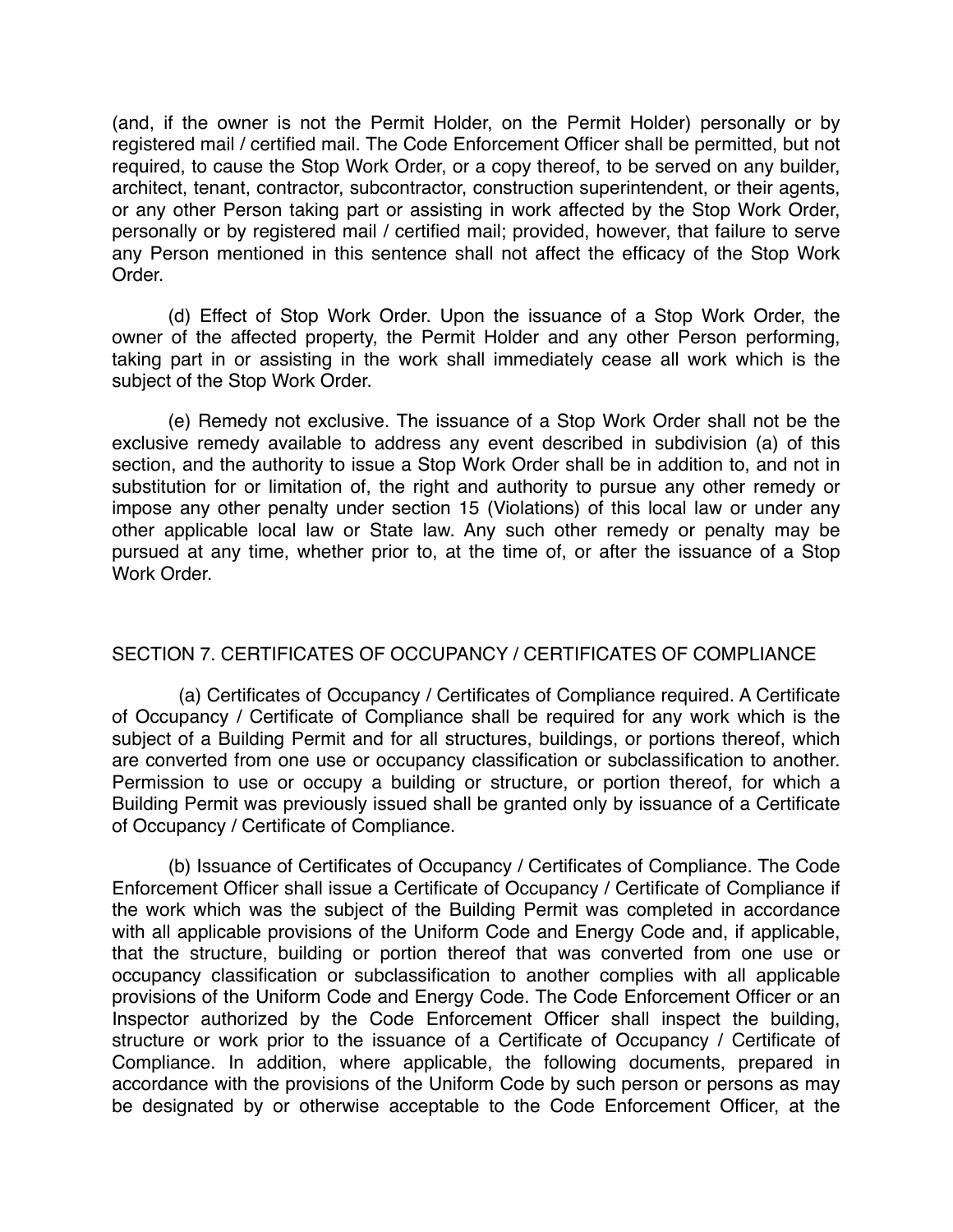expense of the applicant for the Certificate of Occupancy / Certificate of Compliance, shall be provided to the Code Enforcement Officer prior to the issuance of the Certificate of Occupancy / Certificate of Compliance:

 (1) a written statement of structural observations and/or a final report of special inspections, and

(2) flood hazard certifications.

(c) Contents of Certificates of Occupancy / Certificates of Compliance. A Certificate of Occupancy / Certificate of Compliance shall contain the following information:

(1) the Building Permit number, if any;

(2) the date of issuance of the Building Permit, if any;

(3) the name, address and tax map number of the property;

 (4) if the Certificate of Occupancy / Certificate of Compliance is not applicable to an entire structure, a description of that portion of the structure for which the Certificate of Occupancy / Certificate of Compliance is issued;

(5) the use and occupancy classification of the structure;

(6) the type of construction of the structure;

(7) the assembly occupant load of the structure, if any;

 (8) if an automatic sprinkler system is provided, a notation as to whether the sprinkler system is required;

 (9) any special conditions imposed in connection with the issuance of the Building Permit; and

 (10) the signature of the Code Enforcement Officer issuing the Certificate of Occupancy / Certificate of Compliance and the date of issuance.

(d) Temporary Certificate. The Code Enforcement Officer shall be permitted to issue a Temporary Certificate allowing the temporary occupancy of a building or structure, or a portion thereof, prior to completion of the work which is the subject of a Building Permit. However, in no event shall the Code Enforcement Officer issue a Temporary Certificate unless the Code Enforcement Officer determines (1) that the building or structure, or the portion thereof covered by the Temporary Certificate, may be occupied safely, (2) that any fire- and smoke-detecting or fire protection equipment which has been installed is operational, and (3) that all required means of egress from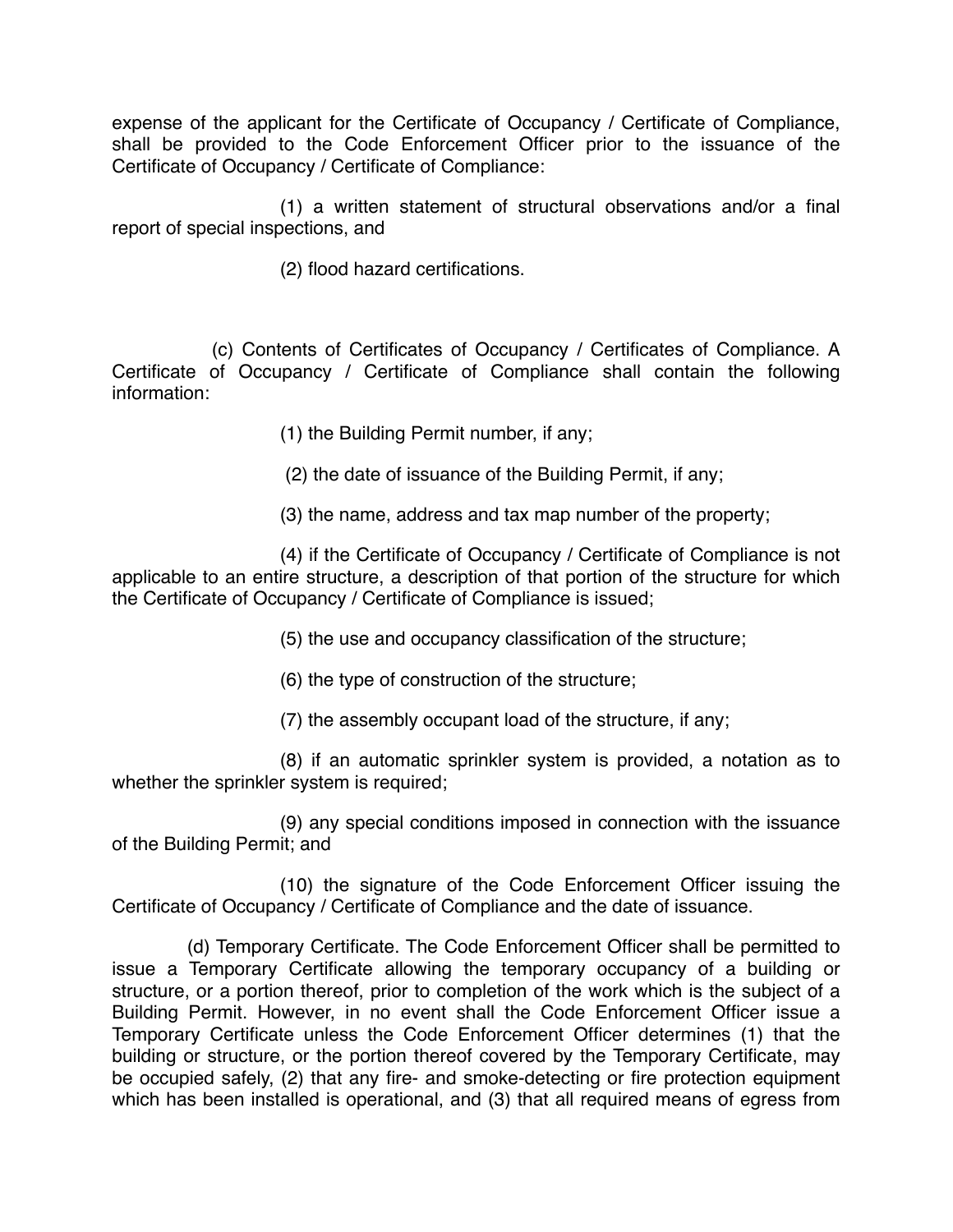the building or structure have been provided. The Code Enforcement Officer may include in a Temporary Certificate such terms and conditions as he or she deems necessary or appropriate to ensure safety or to further the purposes and intent of the Uniform Code. A Temporary Certificate shall be effective for a period of time, not to exceed six (6) months, which shall be determined by the Code Enforcement Officer and specified in the Temporary Certificate. During the specified period of effectiveness of the Temporary Certificate, the Permit Holder shall undertake to bring the building or structure into full compliance with all applicable provisions of the Uniform Code and the Energy Code.

(e) Revocation or suspension of certificates. If the Code Enforcement Officer determines that a Certificate of Occupancy / Certificate of Compliance or a Temporary Certificate was issued in error because of incorrect, inaccurate or incomplete information, and if the relevant deficiencies are not corrected to the satisfaction of the Code Enforcement Officer within such period of time as shall be specified by the Code Enforcement Officer, the Code Enforcement Officer shall revoke or suspend such certificate.

(f) Fee. The fee specified in or determined in accordance with the provisions set forth in section 16 (Fees) of this local law must be paid at the time of submission of an application for a Certificate of Occupancy / Certificate of Compliance or for Temporary Certificate.

# SECTION 8. NOTIFICATION REGARDING FIRE OR EXPLOSION.

The chief of any fire department providing fire fighting services for a property within this Town shall promptly notify the Code Enforcement Officer of any fire or explosion involving any structural damage, fuel burning appliance, chimney or gas vent.

## SECTION 9. UNSAFE BUILDING AND STRUCTURES

Unsafe structures and equipment in this Town shall be identified and addressed in accordance with the procedures established by Local Law Number 2 of 2006, as now in effect or as hereafter amended from time to time or, within the sound discretion of the Code Enforcement Officer, in consultation with this Town's attorney, in accordance with the procedures established by the Uniform Code.

## SECTION 10. OPERATING PERMITS.

(a) Operation Permits required. Operating Permits shall be required for conducting the activities or using the categories of buildings listed below: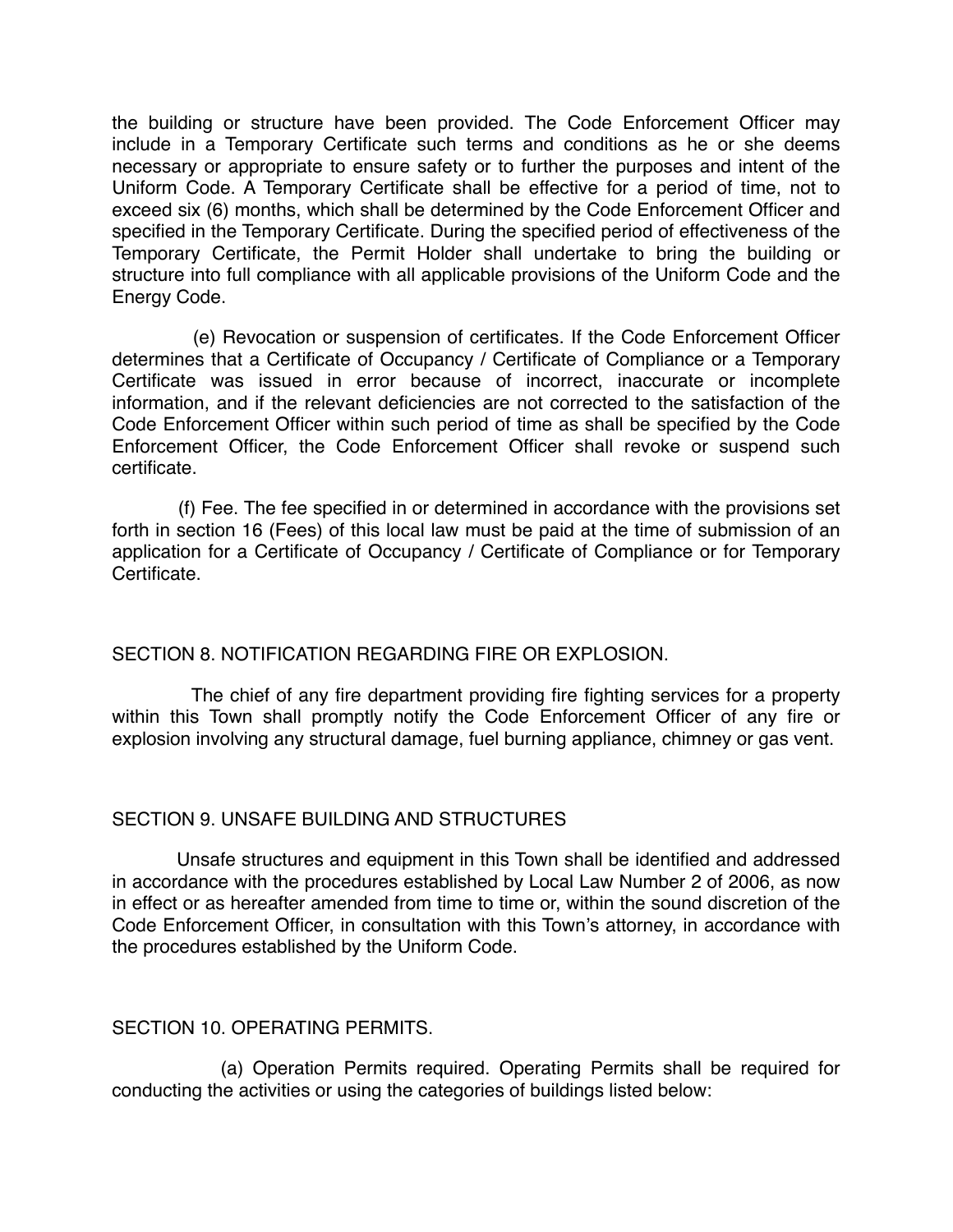(1) manufacturing, storing or handling hazardous materials in quantities exceeding those listed in Tables 2703.1.1(1), 2703.1.1(2), 2703.1.1(3) or 2703.1.1(4) in the publication entitled "Fire Code of New York State" and incorporated by reference in 19 NYCRR section 1225.1;

 (2) hazardous processes and activities, including but not limited to, commercial and industrial operations which produce combustible dust as a byproduct, fruit and crop ripening, and waste handling;

(3) use of pyrotechnic devices in assembly occupancies;

 (4) buildings containing one or more areas of public assembly with an occupant load of 100 persons or more; and

 (5) buildings whose use or occupancy classification may pose a substantial potential hazard to public safety, as determined by resolution adopted by the [specify legislative body] of this Town.

Any person who proposes to undertake any activity or to operate any type of building listed in this subdivision (a) shall be required to obtain an Operating Permit prior to commencing such activity or operation.

(b) Applications for Operating Permits. An application for an Operating Permit shall be in writing on a form provided by or otherwise acceptable to the Code Enforcement Officer. Such application shall include such information as the Code Enforcement Officer deems sufficient to permit a determination by the Code Enforcement Officer that quantities, materials, and activities conform to the requirements of the Uniform Code. If the Code Enforcement Officer determines that tests or reports are necessary to verify conformance, such tests or reports shall be performed or provided by such person or persons as may be designated by or otherwise acceptable to the Code Enforcement Officer, at the expense of the applicant.

(c) Inspections. The Code Enforcement Officer or an Inspector authorized by the Code Enforcement Officer shall inspect the subject premises prior to the issuance of an Operating Permit.

(d) Multiple Activities. In any circumstance in which more than one activity listed in subdivision (a) of this section is to be conducted at a location, the Code Enforcement Officer may require a separate Operating Permit for each such activity, or the Code Enforcement Officer may, in his or her discretion, issue a single Operating Permit to apply to all such activities.

(e) Duration of Operating Permits. Operating permits shall be issued for such period of time, not to exceed one (1) year in the case of any Operating Permit issued for an area of public assembly and not to exceed three (3) years in any other case, as shall be determined by the Code Enforcement Officer to be consistent with local conditions. The effective period of each Operating Permit shall be specified in the Operating Permit.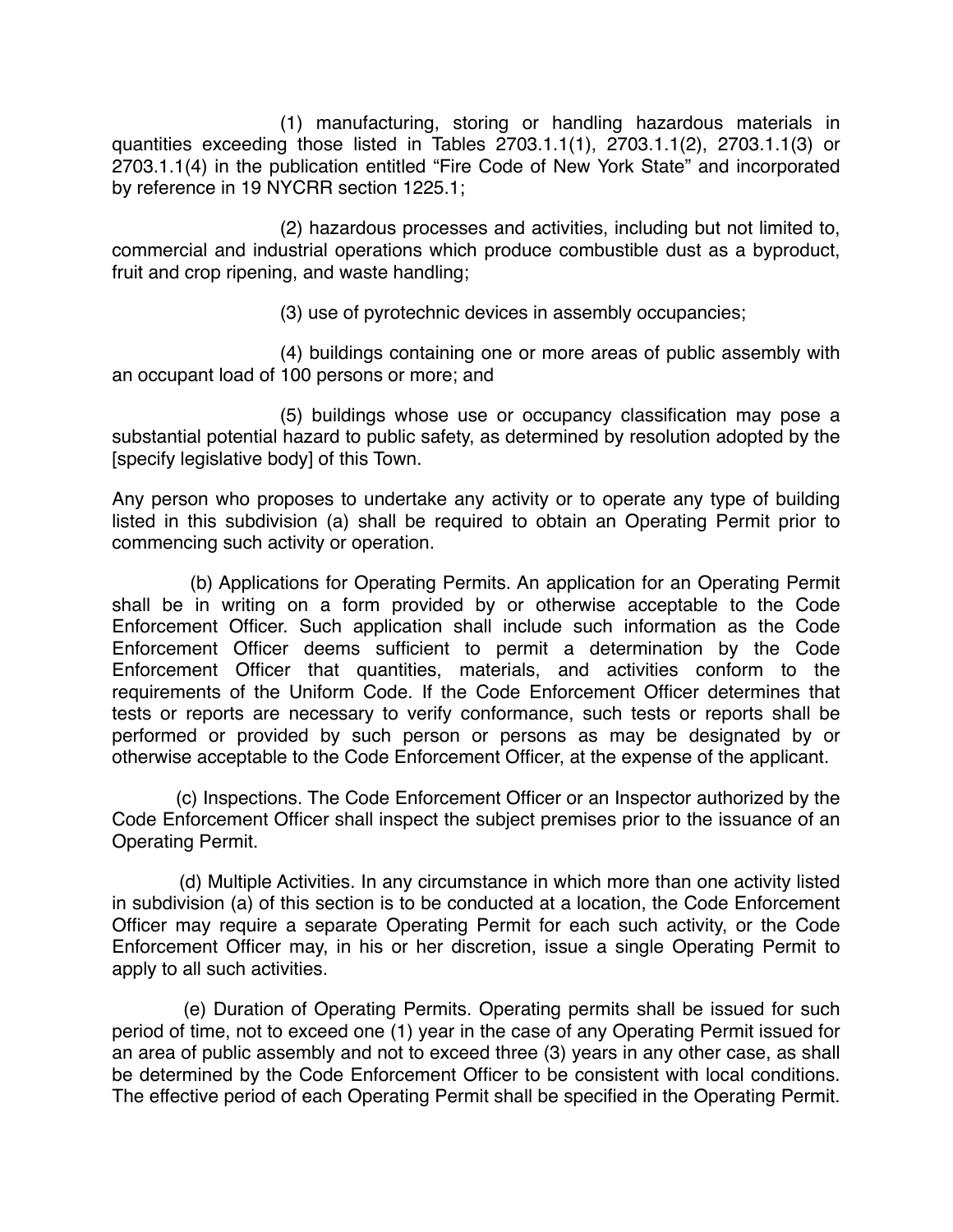An Operating Permit may be reissued or renewed upon application to the Code Enforcement Officer, payment of the applicable fee, and approval of such application by the Code Enforcement Officer.

 (f) Revocation or suspension of Operating Permits. If the Code Enforcement Officer determines that any activity or building for which an Operating Permit was issued does not comply with any applicable provision of the Uniform Code, such Operating Permit shall be revoked or suspended.

 (g) Fee. The fee specified in or determined in accordance with the provisions set forth in section 16 (Fees) of this local law must be paid at the time submission of an application for an Operating Permit, for an amended Operating Permit, or for reissue or renewal of an Operating Permit.

## SECTION 11. FIRE SAFETY AND PROPERTY MAINTENANCE INSPECTIONS

(a) Inspections required. Fire safety and property maintenance inspections of buildings and structures shall be performed by the Code Enforcement Officer or an Inspector designated by the Code Enforcement Officer at the following intervals:

(1) Fire safety and property maintenance inspections of buildings or structures which contain an area of public assembly shall be performed at least once every twelve (12) months.

(2) Fire safety and property maintenance inspections of buildings or structures being occupied as dormitories shall be performed at least once every twelve (12) months.

(3) Fire safety and property maintenance inspections of all multiple dwellings not included in paragraphs (1) or (2) of this subdivision, and all non-residential buildings, structures, uses and occupancies not included in paragraphs (1) or (2) of this subdivision, shall be performed at least once every [specify interval consistent with local conditions, not to exceed thirty-six (36) months].

(b) Inspections permitted. In addition to the inspections required by subdivision (a) of this section, a fire safety and property maintenance inspection of any building, structure, use, or occupancy, or of any dwelling unit, may also be performed by the Code Enforcement Officer or an Inspector designated by the Code Enforcement Officer at any time upon:

(1) the request of the owner of the property to be inspected or an authorized agent of such owner;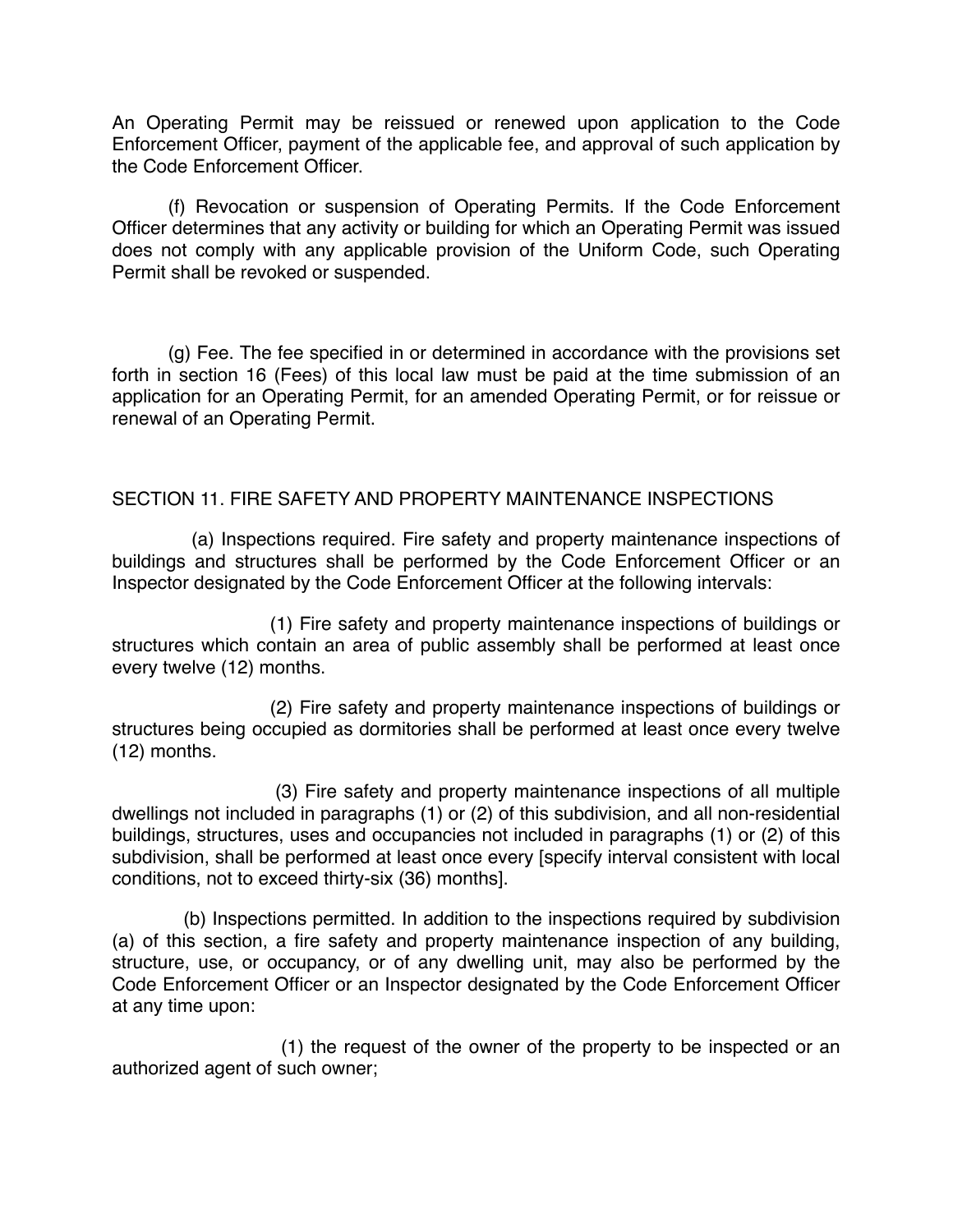(2) receipt by the Code Enforcement Officer of a written statement alleging that conditions or activities failing to comply with the Uniform Code or Energy Code exist; or

 (3) receipt by the Code Enforcement Officer of any other information, reasonably believed by the Code Enforcement Officer to be reliable, giving rise to reasonable cause to believe that conditions or activities failing to comply with the Uniform Code or Energy Code exist; provided, however, that nothing in this subdivision shall be construed as permitting an inspection under any circumstances under which a court order or warrant permitting such inspection is required, unless such court order or warrant shall have been obtained.

(c) OFPC Inspections. Nothing in this section or in any other provision of this local law shall supersede, limit or impair the powers, duties and responsibilities of the New York State Office of Fire Prevention and Control ("OFPC") and the New York State Fire Administrator under Executive Law section 156-e and Education Law section 807 b. Notwithstanding any other provision of this section to the contrary:

(1) the Code Enforcement Officer shall not perform fire safety and property maintenance inspections of a building or structure which contains an area of public assembly if OFPC performs fire safety and property maintenance inspections of such building or structure at least once every twelve (12) months;

(2) the Code Enforcement Officer shall not perform fire safety and property maintenance inspections of a building or structure occupied as a dormitory if OFPC performs fire safety and property maintenance inspections of such building or structure at least once every twelve (12) months;

(3) the Code Enforcement Officer shall not perform fire safety and property maintenance inspections of a multiple dwelling not included in paragraphs (1) or (2) of subdivision (a) of this section if OFPC performs fire safety and property maintenance inspections of such multiple dwelling at intervals not exceeding the interval specified in paragraph (3) of subdivision (a) of this section; and

(4) the Code Enforcement Officer shall not perform fire safety and property maintenance inspections of a non-residential building, structure, use or occupancy not included in paragraphs (1) or (2) of subdivision (a) of this section if OFPC performs fire safety and property maintenance inspections of such nonresidential building, structure, use or occupancy at intervals not exceeding the interval specified in paragraph (3) of subdivision (a) of this section.]

(d) Fee. The fee specified in or determined in accordance with the provisions set forth in section 16 (Fees) of this local law must be paid prior to or at the time each inspection performed pursuant to this section. This subdivision shall not apply to inspections performed by OFPC.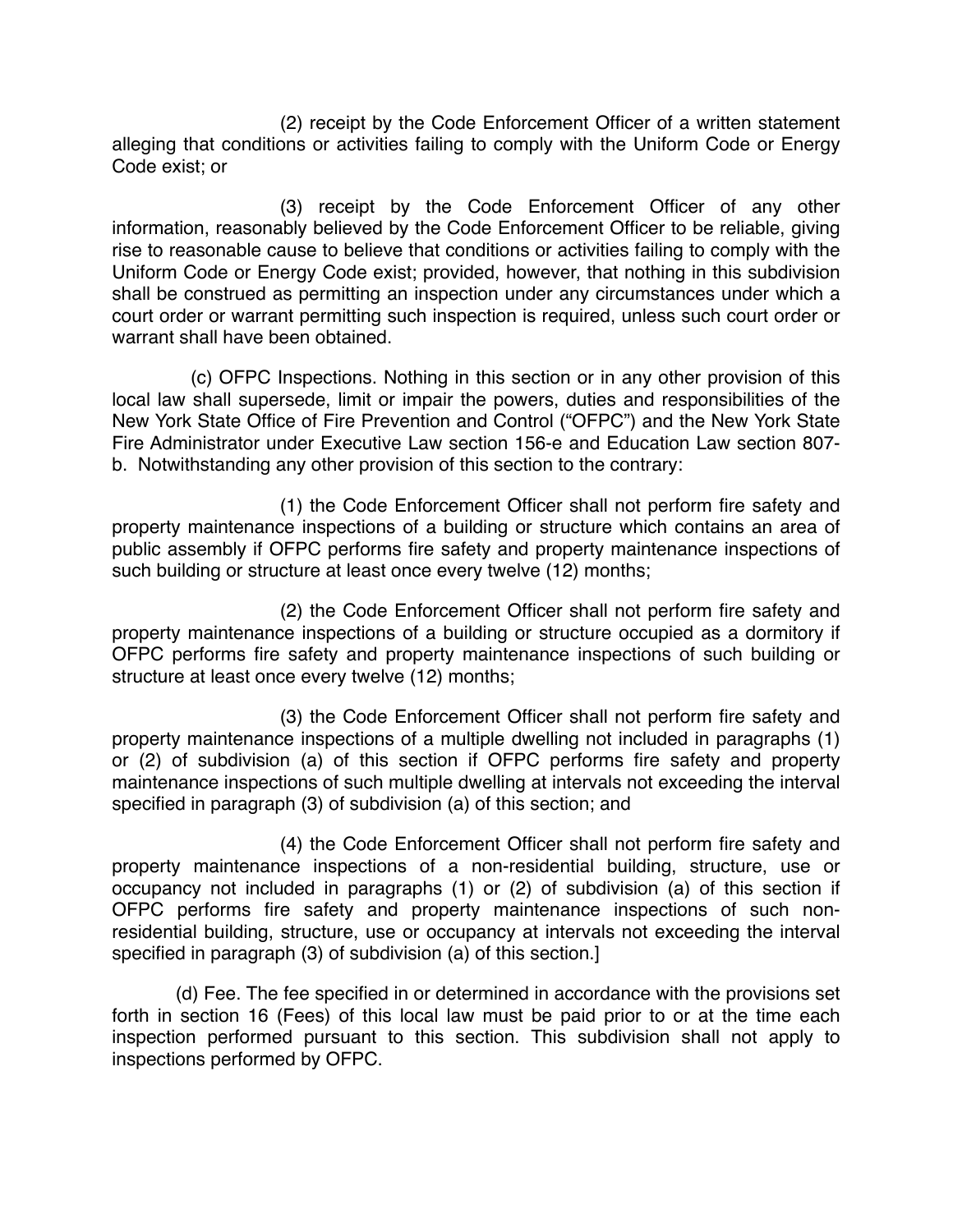#### SECTION 12. COMPLAINTS

The Code Enforcement Officer shall review and investigate complaints which allege or assert the existence of conditions or activities that fail to comply with the Uniform Code, the Energy Code, this local law, or any other local law or regulation adopted for administration and enforcement of the Uniform Code or the Energy Code. The process for responding to a complaint shall include such of the following steps as the Code Enforcement Officer may deem to be appropriate:

 (a) performing an inspection of the conditions and/or activities alleged to be in violation, and documenting the results of such inspection;

 (b) if a violation is found to exist, providing the owner of the affected property and any other Person who may be responsible for the violation with notice of the violation and opportunity to abate, correct or cure the violation, or otherwise proceeding in the manner described in section 15 (Violations) of this local law;

(c) if appropriate, issuing a Stop Work Order;

 (d) if a violation which was found to exist is abated or corrected, performing an inspection to ensure that the violation has been abated or corrected, preparing a final written report reflecting such abatement or correction, and filing such report with the complaint.

## SECTION 13. RECORD KEEPING.

(a) The Code Enforcement Officer shall keep permanent official records of all transactions and activities conducted by all Code Enforcement Personnel, including records of:

(1) all applications received, reviewed and approved or denied;

(2) all plans, specifications and construction documents approved;

 (3) all Building Permits, [Certificates of Occupancy / Certificates of Compliance], Temporary Certificates, Stop Work Orders, and Operating Permits issued;

- (4) all inspections and tests performed;
- (5) all statements and reports issued;
- (6) all complaints received;
- (7) all investigations conducted;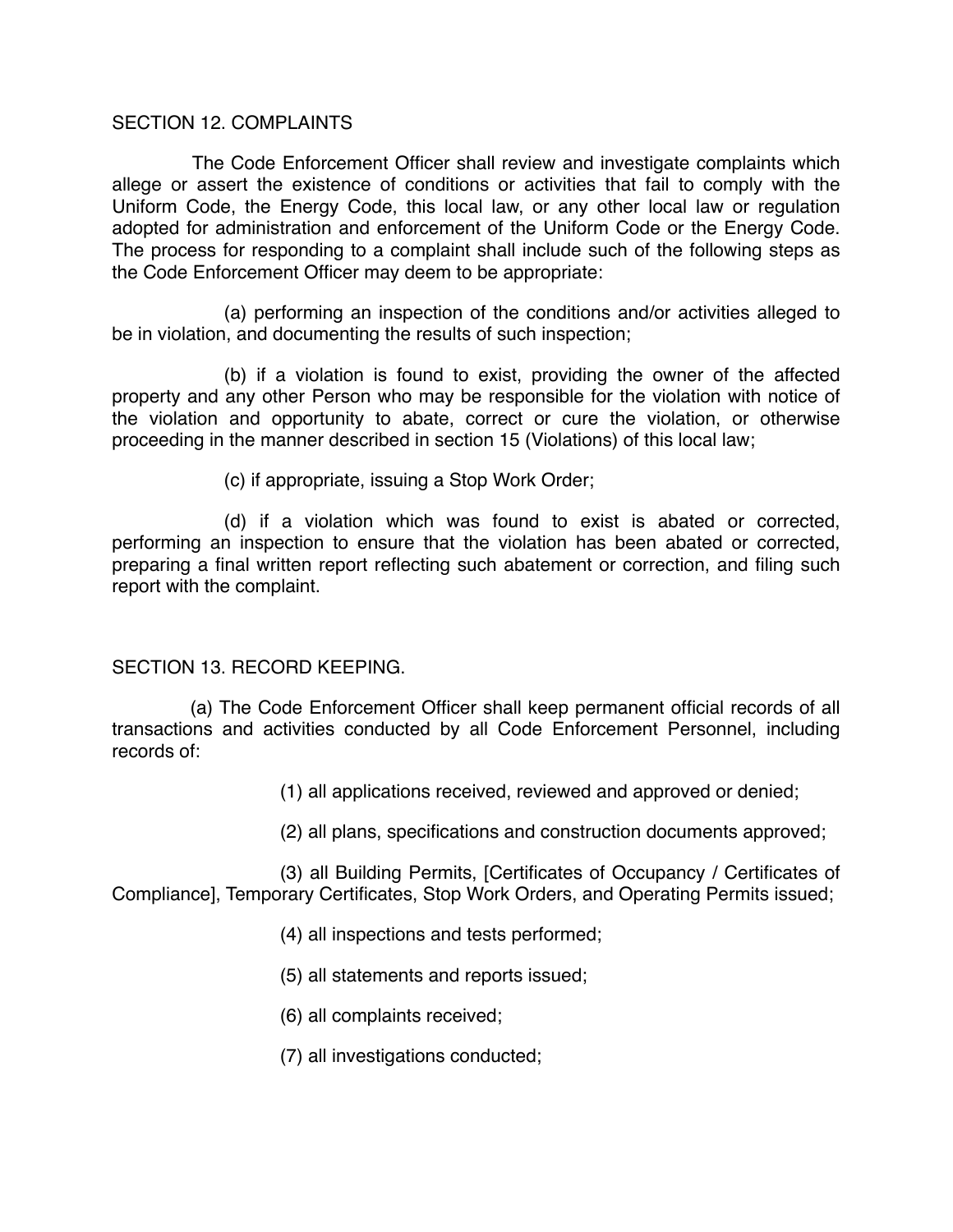(8) all other features and activities specified in or contemplated by sections 4 through 12, inclusive, of this local law, including; and

(9) all fees charged and collected.

(b) All such records shall be public records open for public inspection during normal business hours. All plans and records pertaining to buildings or structures, or appurtenances thereto, shall be retained for at least the minimum time period so required by State law and regulation.

## SECTION 14. PROGRAM REVIEW AND REPORTING

 (a) The Code Enforcement Officer shall annually submit to the Town Board of this Town a written report and summary of all business conducted by the Code Enforcement Officer and the Inspectors, including a report and summary of all transactions and activities described in section 13 (Record Keeping) of this local law and a report and summary of all appeals or litigation pending or concluded.

 (b) The Code Enforcement Officer shall annually submit to the Secretary of State, on behalf of this Town, on a form prescribed by the Secretary of State, a report of the activities of this Town relative to administration and enforcement of the Uniform Code.

 (c) The Code Enforcement Officer shall, upon request of the New York State Department of State, provide to the New York State Department of State, from the records and related materials this Town is required to maintain, excerpts, summaries, tabulations, statistics and other information and accounts of the activities of this Town in connection with administration and enforcement of the Uniform Code.

## SECTION 15: VIOLATIONS

 (a) Compliance Orders. The Code Enforcement Officer is authorized to order in writing the remedying of any condition or activity found to exist in, on or about any building, structure, or premises in violation of the Uniform Code, the Energy Code, or this local law. Upon finding that any such condition or activity exists, the Code Enforcement Officer shall issue a Compliance Order. The Compliance Order shall (1) be in writing; (2) be dated and signed by the Code Enforcement Officer; (3) specify the condition or activity that violates the Uniform Code, the Energy Code, or this local law; (4) specify the provision or provisions of the Uniform Code, the Energy Code, or this local law which is/are violated by the specified condition or activity; (5) specify the period of time which the Code Enforcement Officer deems to be reasonably necessary for achieving compliance; (6) direct that compliance be achieved within the specified period of time; and (7) state that an action or proceeding to compel compliance may be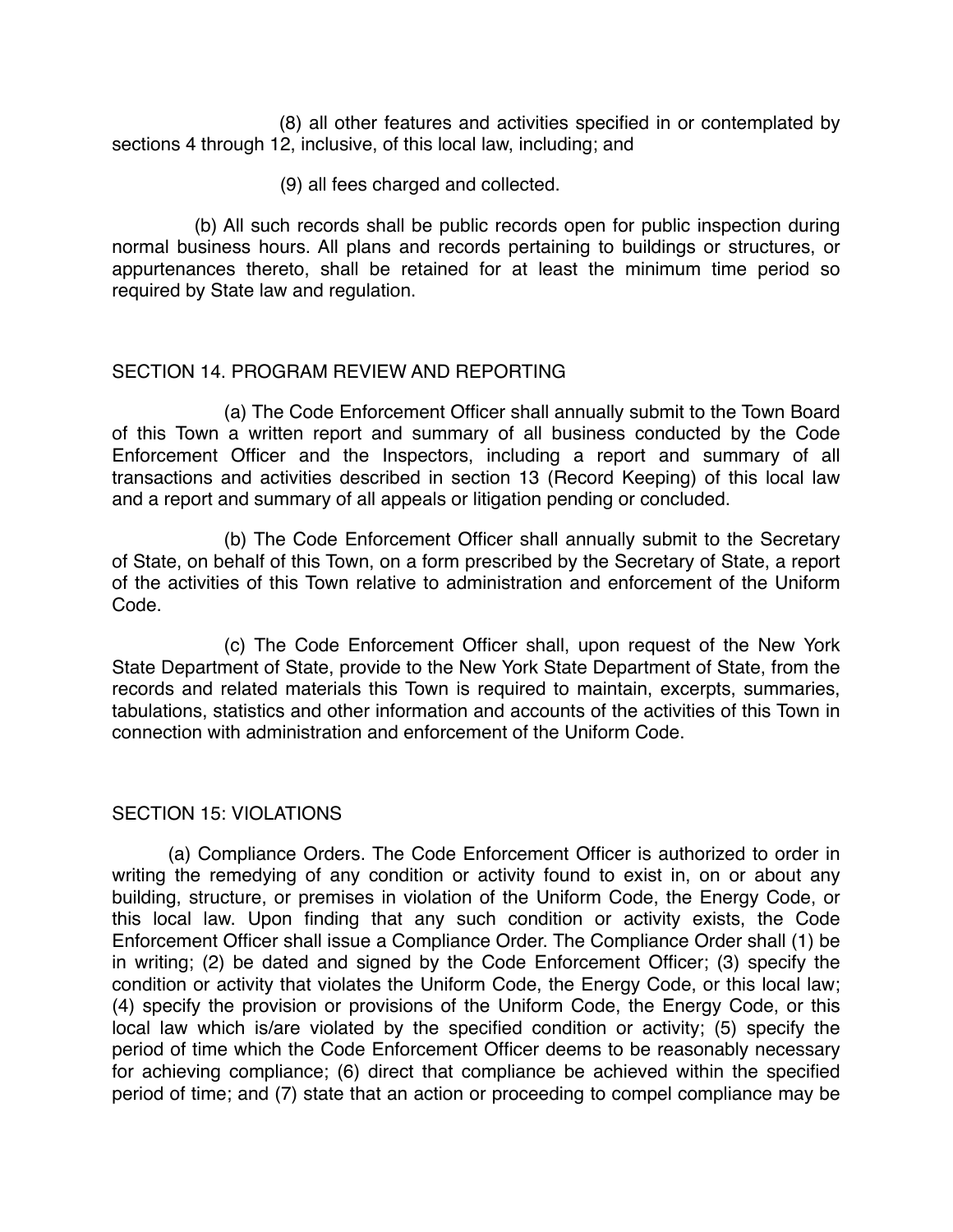instituted if compliance is not achieved within the specified period of time. The Code Enforcement Officer shall cause the Compliance Order, or a copy thereof, to be served on the owner of the affected property personally or by registered mail / certified mail. The Code Enforcement Officer shall be permitted, but not required, to cause the Compliance Order, or a copy thereof, to be served on any builder, architect, tenant, contractor, subcontractor, construction superintendent, or their agents, or any other Person taking part or assisting in work being performed at the affected property personally or by registered mail / certified mail; provided, however, that failure to serve any Person mentioned in this sentence shall not affect the efficacy of the Compliance Order.

 (b) Appearance Tickets. The Code Enforcement Officer and each Inspector are authorized to issue appearance tickets for any violation of the Uniform Code.

 (c) Civil Penalties. In addition to those penalties proscribed by State law, any Person who violates any provision of the Uniform Code, the Energy Code or this local law, or any term or condition of any Building Permit, Certificate of Occupancy / Certificate of Compliance, Temporary Certificate, Stop Work Order, Operating Permit or other notice or order issued by the Code Enforcement Officer pursuant to any provision of this local law, shall be liable to a civil penalty of not more than \$200 for each day or part thereof during which such violation continues. The civil penalties provided by this subdivision shall be recoverable in an action instituted in the name of this Town.

 (d) Injunctive Relief. An action or proceeding may be instituted in the name of this Town, in a court of competent jurisdiction, to prevent, restrain, enjoin, correct, or abate any violation of, or to enforce, any provision of the Uniform Code, the Energy Code, this local law, or any term or condition of any Building Permit, Certificate of Occupancy / Certificate of Compliance, Temporary Certificate, Stop Work Order, Operating Permit, Compliance Order, or other notice or order issued by the Code Enforcement Officer pursuant to any provision of this local law. In particular, but not by way of limitation, where the construction or use of a building or structure is in violation of any provision of the Uniform Code, the Energy Code, this local law, or any Stop Work Order, Compliance Order or other order obtained under the Uniform Code, the Energy Code or this local law, an action or proceeding may be commenced in the name of this Town, in the Supreme Court or in any other court having the requisite jurisdiction, to obtain an order directing the removal of the building or structure or an abatement of the condition in violation of such provisions. No action or proceeding described in this subdivision shall be commenced without the appropriate authorization from the Town Board of this Town.

(e) Remedies Not Exclusive. No remedy or penalty specified in this section shall be the exclusive remedy or remedy available to address any violation described in this section, and each remedy or penalty specified in this section shall be in addition to, and not in substitution for or limitation of, the other remedies or penalties specified in this section, in section 6 (Stop Work Orders) of this local law, in any other section of this local law, or in any other applicable law. Any remedy or penalty specified in this section may be pursued at any time, whether prior to, simultaneously with, or after the pursuit of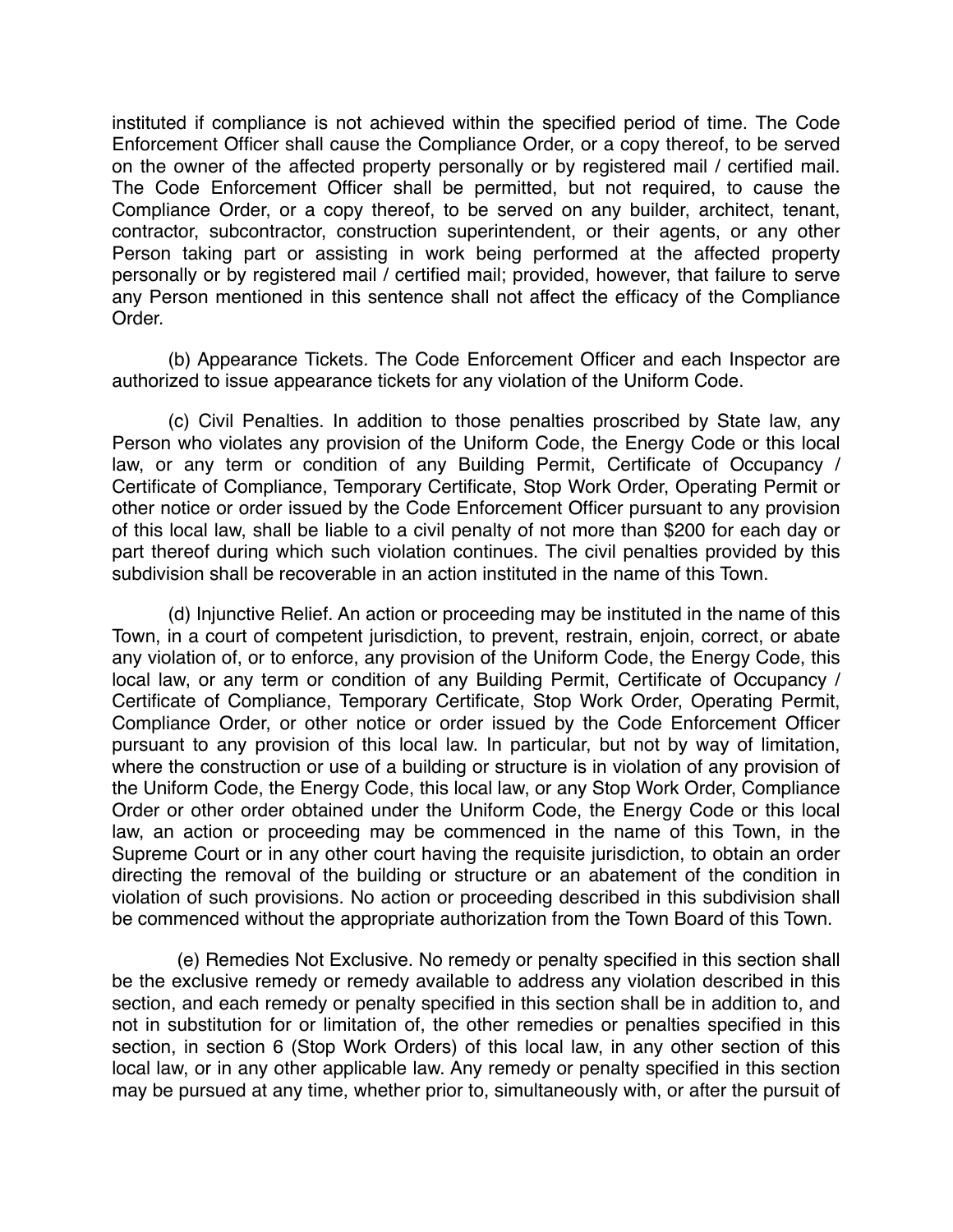any other remedy or penalty specified in this section, in section 6 (Stop Work Orders) of this local law, in any other section of this local law, or in any other applicable law. In particular, but not by way of limitation, each remedy and penalty specified in this section shall be in addition to, and not in substitution for or limitation of, the penalties specified in subdivision (2) of section 381 of the Executive Law, and any remedy or penalty specified in this section may be pursued at any time, whether prior to, simultaneously with, or after the pursuit of any penalty specified in subdivision (2) of section 381 of the Executive Law.

#### SECTION 16: FEES

A fee schedule shall be established by resolution of the Town Board of this Town. Such fee schedule may thereafter be amended from time to time by like resolution. The fees set forth in, or determined in accordance with, such fee schedule or amended fee schedule shall be charged and collected for the submission of applications, the issuance of Building Permits, amended Building Permits, renewed Building Permits, Certificates of occupancy / Certificates of Compliance, Temporary Certificates, Operating Permits, fire safety and property maintenance inspections, and other actions of the Code Enforcement Officer described in or contemplated by this local law.

## SECTION 17. INTERMUNICIPAL AGREEMENTS

The Town Board of this Town may, by resolution, authorize the Town Supervisor of this Town to enter into an agreement, in the name of this Town, with other governments to carry out the terms of this local law, provided that such agreement does not violate any provision of the Uniform Code, the Energy Code, Part 1203 of Title 19 of the NYCRR, or any other applicable law.

## SECTION 18. PARTIAL INVALIDITY

If any section of this local law shall be held unconstitutional, invalid, or ineffective, in whole or in part, such determination shall not be deemed to affect, impair, or invalidate the remainder of this local law.

SECTION 19--NO SEQRA: This is a Type II Action under the State Environmental Quality Review Act.